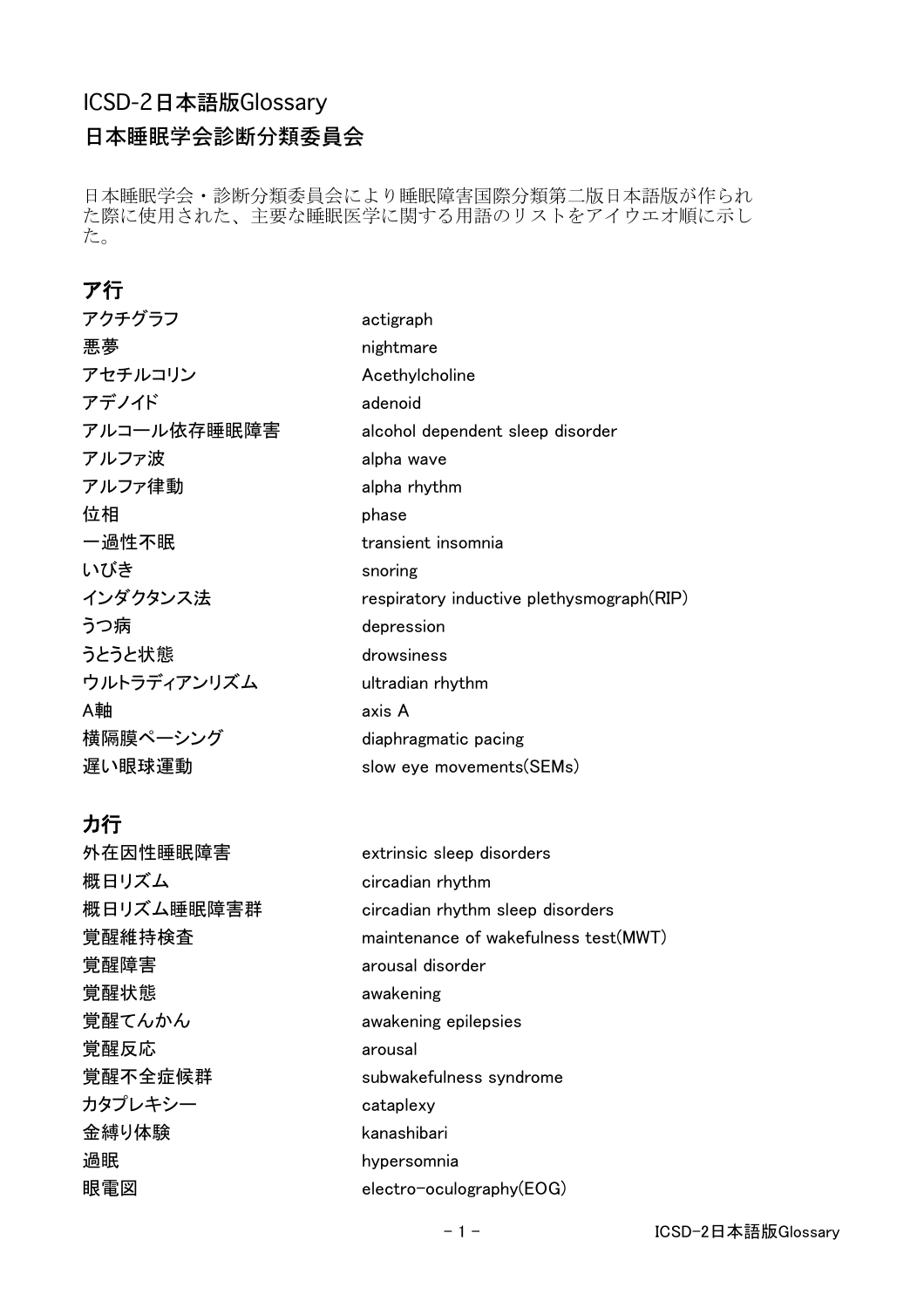起床時刻 arise time 季節性感情障害 seasonal affective disorder 逆説睡眠 paradoxical sleep 急速眼球運動 **rapid eye movements(REMs)** 鋸歯状波形 **saw-tooth wave** 筋電図 electromyography(EMG) クライネ‐レビン症候群 Kleine‐Levin syndrome K複合 **the complex** K complex **傾眠** somnolence 幻覚 hallucination 原発性過眠症 primary hypersomnia 原発性不眠症 primary insomnia 高照度光照射療法(光療法) bright light therapy 高所性不眠 altitude insomnia 交代性勤務 reader to the shift work 交代性脳波 trace alternant 呼気終末二酸化炭素 end‐tidal carbon dioxide コルチゾール cortisol

#### サ行

サーミスター thermister **最終覚醒 heroformal awakening** 最終覚醒時刻 **communical manages of the final wake**-up 錯乱性覚醒 confusional arousal 酸素飽和度 oxygen saturation 時間生物学 chronobiology 時間的手がかり zeitgeber,time cue 時間療法 chronotherapy 時差症候群 jet lag syndrome 持続基準 duration criteria C軸 axis C シータ波 **theta** wave ジェットラグ jet lag 周期性傾眠症 periodic hypersomnia

基礎的休息活動周期 basic rest activity cycle(BRAC) 口蓋垂軟口蓋咽頭形成術 uvulopalatopharyngoplasty(UPPP)

視交叉上核 suprachiasmatic nuclei(SCN) 持続的気道陽圧 continuous positive airways pressure(CPAP) 周期性下肢運動 periodic leg movements 周期性四肢運動障害 periodic limb movement disorder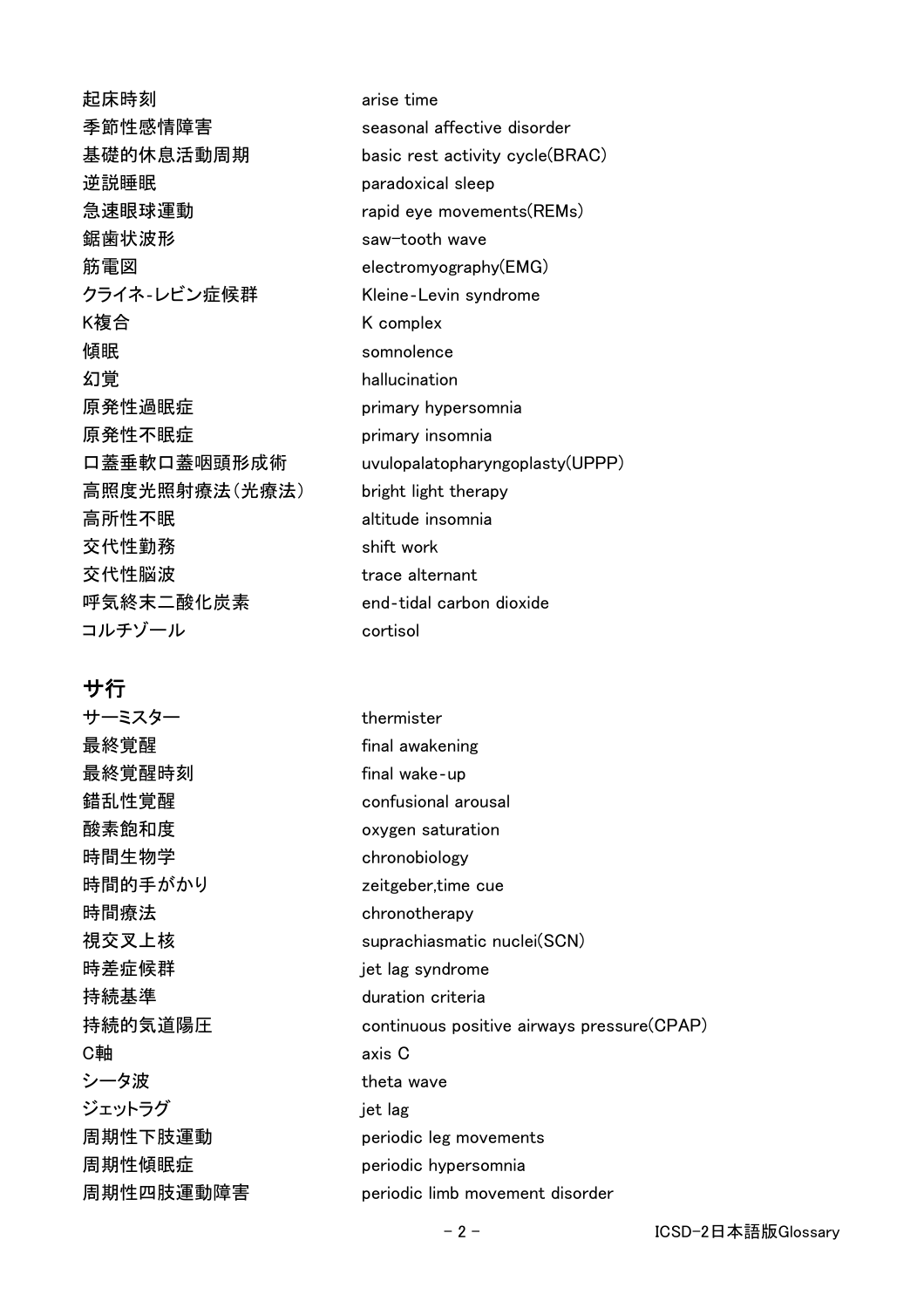**自由継続** free-running **就床時刻** into bed time 就寝時刻 bedtime 熟眠障害 出眠時 **hypnopompic** 主要睡眠エピソード major sleep episode 上気道抵抗症候群 upper airway resistance syndrome 条件性不眠症 conditioned insomnia 情動脱力発作 cataplexy 食道内圧 esophageal pressure **徐波睡眠 いきょうしょう slow-wave sleep** 自律訓練法 autogenic training **深睡眠** deep sleep 振戦 またし しょうしょう しょうしょう しょうかん しゅうしょう おおし おおし しょうしゃ しゅうしゃ おおし しゅうしゃ おおし しゅうしゃ おおし しゅうしゃ はんじょう しゅうしゃ おおし おおおお しゅうしゃ 深部体温 core temperature 睡眠異常 dyssomnia 睡眠衛生 sleep hygiene 睡眠エピソード sleep episode 睡眠開始 sleep onset 睡眠開始時レム睡眠 sleep-onset REM period(SOREMP) 睡眠・覚醒リズム障害 sleep‐wake rhythm disorders 睡眠関連胃・食道逆流 sleep‐related gastroesophageal reflux 睡眠関連消化性潰瘍病 sleep‐related peptic ulcer disease 睡眠関連喘息 sleep‐related asthma 睡眠構造 sleep structure 睡眠構築 sleep architecture 睡眠効率 sleep efficiency 睡眠時驚愕症 sleep terror 睡眠時周期性運動 periodic movements of sleep(PMS) 睡眠時低呼吸(低換気)症候群 sleep hypopnea syndrome 睡眠時電気的てんかん重積状態 electrical status epilepticus during sleep(ESES) 睡眠時無呼吸症候群 sleep apnea syndrome(SAS) 睡眠時ひきつけ sleep starts(hypnagogic jerks, hypnic jerks) **睡眠周期 sleep cycle** 睡眠時遊行症 sleepwalking, somnambulism 睡眠神経機構 sleep neural mechanisms 睡眠図 hypnogram 睡眠時随伴症 parasomnia **睡眠潜時 http://www.fatebook.com/** sleep latency 睡眠潜時反復検査 multiple sleep latency test(MSLT)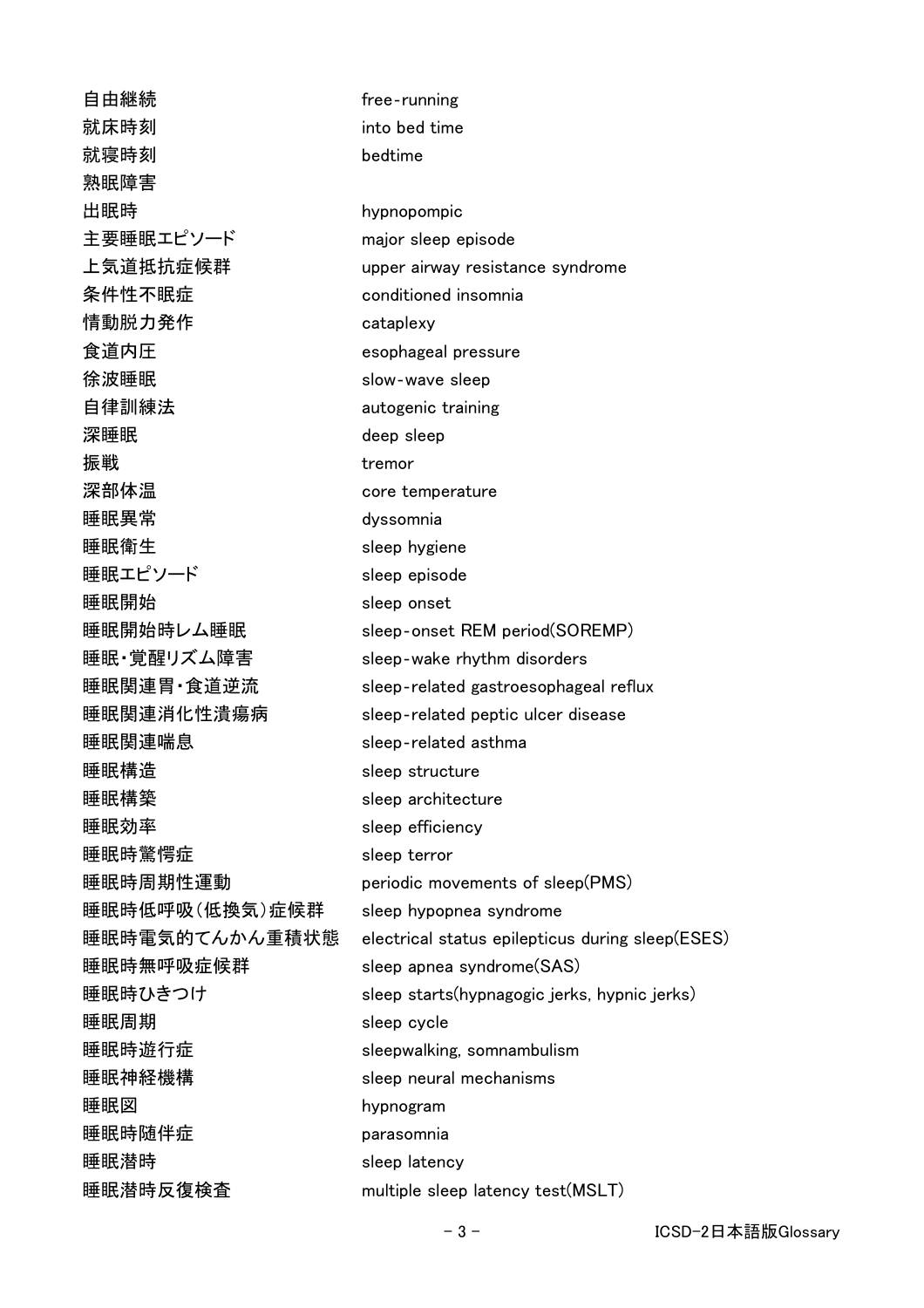**睡眠相後退障害 delayed sleep phase disorder(DSPD)** 睡眠段階 sleep stages 睡眠段階1 sleep stage 1 睡眠段階2 sleep stage 2 睡眠段階3 sleep stage 3 睡眠段階4 sleep stage 4 睡眠段階ノンレム sleep stage NREM 睡眠段階レム sleep stage REM 睡眠てんかん sleep epilepsies 睡眠日誌 sleep log 睡眠の分断 fragmentation of sleep 睡眠物質 sleep substances 睡眠紡錘波 sleep spindle 睡眠ポリグラフ検査 polysomnography 睡眠ポリグラフ記録 polysomnogram 睡眠麻痺 sleep paralysis 睡眠酩酊 sleep drunkenness ストレインゲージ strain gauge スパイロメーター spirometer 精神生理性不眠症 psychophysiological lisomnia 静睡眠 quiet sleep(QS) 成長ホルモン growth hormone 青斑核 locus c(a)eruleus 清明度 vigilance セファロメトリー cephalometry 漸進的筋弛緩法 progressive relaxation 浅睡眠 light sleep 前脳基底部 basal forebrain せん妄 しょうしょう delirium 双極性うつ病 しゅうしゅう bipolar depression 総記録時間 **total recording time(TRT)** 総睡眠エピソード total sleep episode 総睡眠時間 **total sleep time(TST)** 早朝覚醒 premature morning awakening 相動性事象(活動) phasic event(activity)

## タ行

睡眠相前進障害 advanced sleep phase disorder(A㻿㻼D)

第一夜効果 first night effect 体動覚醒 movement arousal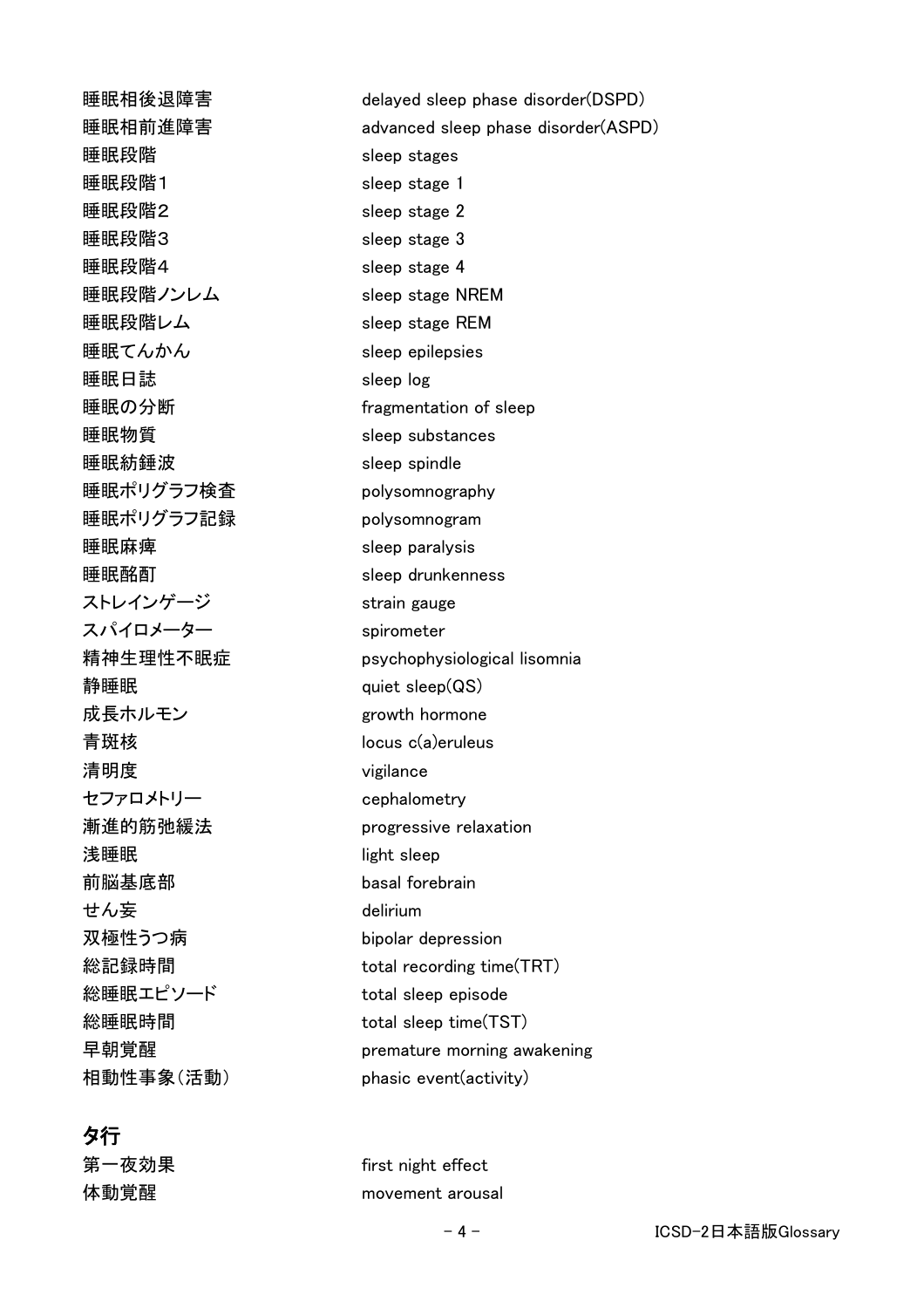体動時間 movement time タイプA行動 **type A behavior** 多軸方式 axial system 多相性睡眠 polyphasic sleep ダブルプロット記録 double plot recording 短期不眠 short‐term insomnia 短日リズム しゅうしょう ultradian rhythm 単相性睡眠 monophasic sleep **断眠** sleep deprivation チェーン・ストークス型呼吸 Chevne-Stokes respiration 中間睡眠段階 intermediary sleep stage 中枢性睡眠時無呼吸症候群 central sleep apnea syndrome 中枢性肺胞低換気症候群 central alveolar hypoventilation syndrome 中途覚醒 awakening 提案検討中の睡眠障害 proposed sleep disorder 低呼吸 **hypopnea** 定常検査方式 constant routine デルタ睡眠段階 delta sleep stage デルタ波 しゅうしょう delta wave 同期性 **synchronization** 動睡眠 active sleep(AS) 頭頂蓋鋭一過波 vertex sharp trasient 同調因子 zeitgeber,time cue 特発性過眠症 idiopathic hypersomnia 特発性不眠症 idiopathic insomnia 突発性夜間呼吸困難 paroxysmal nocturnal dyspnea(PND) 突発波 paroxysm

# ナ行

内在因性睡眠障害 intrinsic sleep disorders なるこ会 apan Narcolepsy Association ナルコレプシー narcolepsy 日中の過度の眠気 excessive daytime sleepiness 日中の眠気 daytime sleepiness 乳児突然死症候群 sudden infant death syndrome(SIDS) 入眠時幻覚 hypnagogic hallucinations 入眠障害 difficulty of initiating sleep 入眠潜時 sleep latency 入眠潜時反復測定検査 multiple sleep latency test(MSLT) 寝言 sleeptalking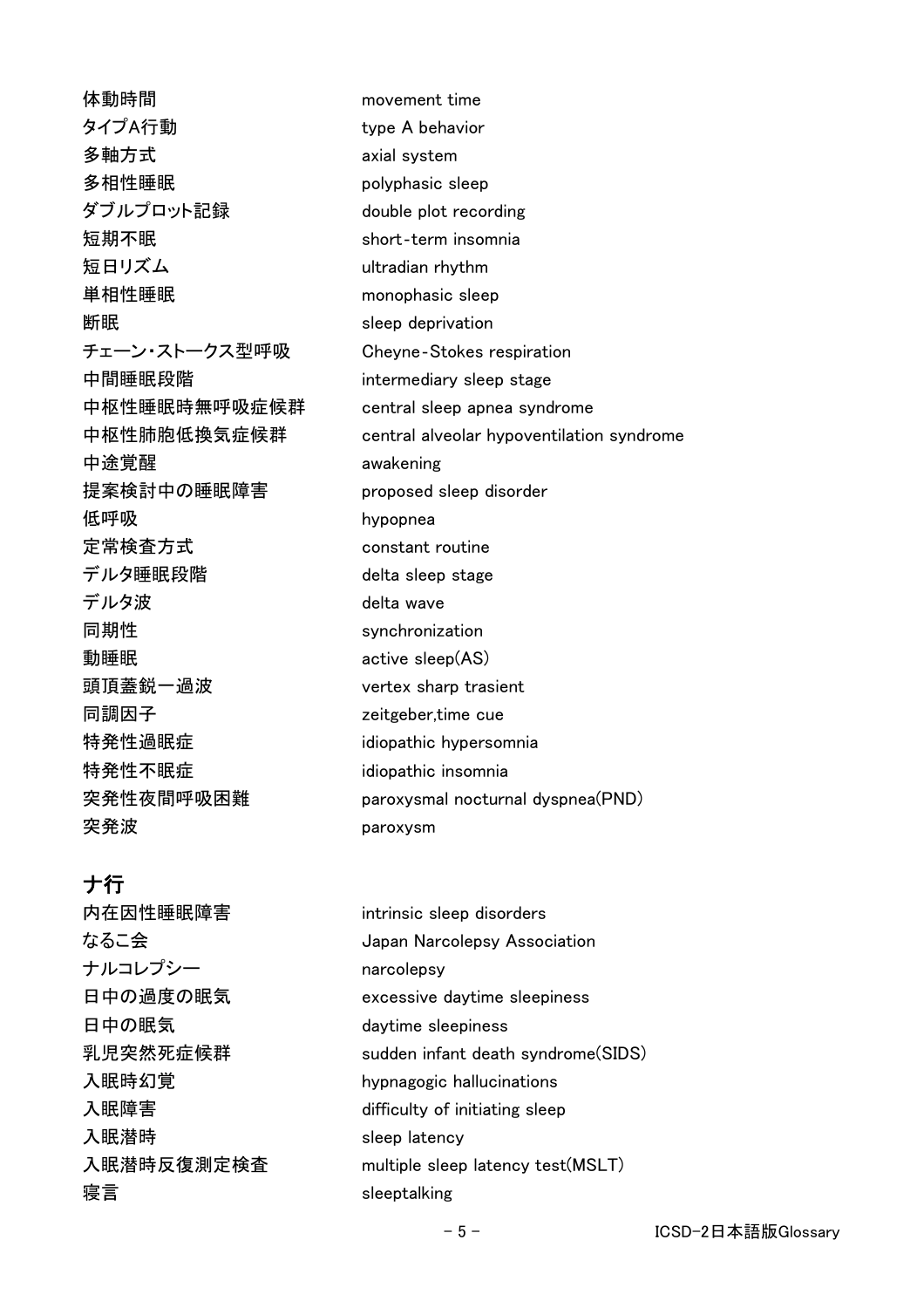ノンレム睡眠 NREM sleep ノンレム-レム睡眠周期 NREM-REM cycle バイオフィードバック法 biofeedback method

#### ハ行

**歯ぎしり** bruxism 白日夢 **day**-dream パラソムニア parasomnia 反跳性不眠 rebound insomnia 汎発てんかん diffuse epilepsies 反復性過眠症 recurrent hypersomnia B軸 axisB 微小睡眠 microsleep ピックウイック症候群 Pickwickian syndrome ヒト白血球抗原 **human leukocyte antigen**(HLA) 皮膚電気活動 electro dermal activity(EDA) 不規則型睡眠・覚醒パターン irregular sleep-wake pattern 不適切な睡眠衛生 inadequate sleep nygiene 不眠 **insomnia** 不眠恐怖 **fear of insomnia** ベータ波 beta wave **ベータ律動 しゅうしゅう beta rhythm** ヘッドバンギング head banging ペリオドグラム periodgram 紡錘波レム睡眠 spindle REM sleep

#### マ行

ミオクローヌス myoclonus 無呼吸 apnea 無呼吸指数 apnea index 夢中遊行症 somnambulism

脳波 electroencephalography(EEG)

反復睡眠潜時検査 multiple sleep latency test(MSLT) PGO波 PGO(pontogeniculate-occipital)wave 非24時間睡眠・覚醒症候群 non‐24‐hour sleep‐wake disorder 不安幻覚脱力症候群 hallucinatory cataplectic anxiety syndrome 閉塞性睡眠時無呼吸症候群 obstructive sleep apnea syndrome(OSAS) 本態性不眠 essential insomnia

無呼吸‐低呼吸指数 apnea‐hypopnea index むずむず脚症候群 restless legs syndrome(RLS)